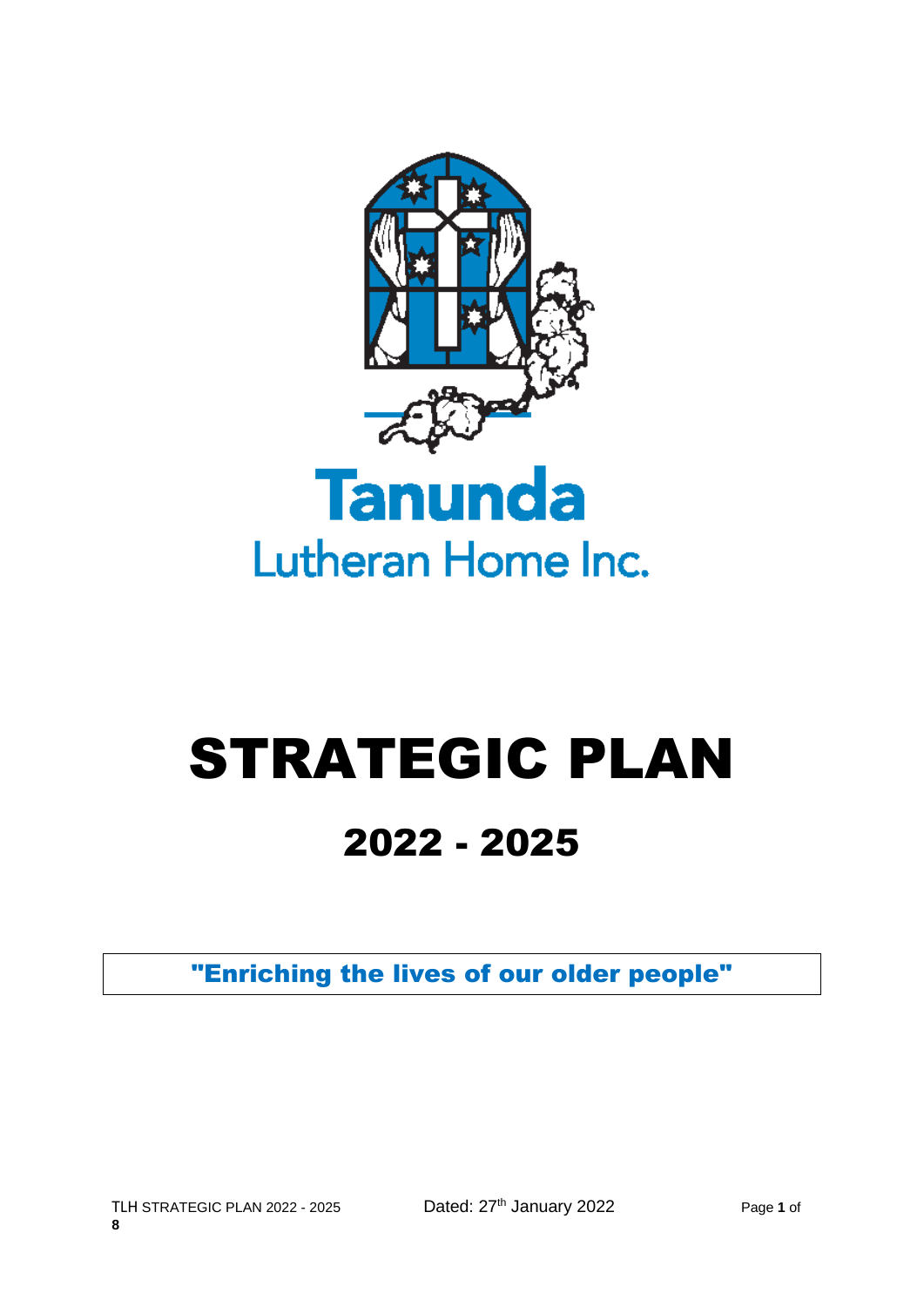

### WE ARE DEDICATED TO MAKING **EVERY DAY THE BEST IT CAN BE** BY PROVIDING SPIRITUAL AND PHYSICAL CARE IN OUR LOVING **CHRISTIAN COMMUNITY.**



#### **COLLABORATION**

We value TFAM WORK and COHESION through willing PARTICIPATION and honest COMMUNICATION.

#### **PROTECTION**

We protect everyone's SAFETY by actively ADVOCATING and **REPORTING** We are committed to our DUTY.

#### **POSITIVITY**

We take PRIDE in our Organisation and our culture. We nurture our culture through ACKNOWLEDGMENT, **GRATITUDE** and **HAPPINESS.** 

**CHOICE** We RESPECT all people's right to choose through our actioned AWARENESS of human DIVERSITY

and DIGNITY.

Tanunda Lutheran Home Inc. Enriching the lives of our older people

## **OUR VISION** & VALUES

#### **PROFESSIONALISM**

We are proud of

our genuine acts of KINDNESS.

**COMPASSION** and

**GENEROSITY.** 

We represent our Organisation through our PRESENTATION. **COMPETENCE and COMMITMENT** to our professional **DEVELOPMENT.** 

#### **CUSTOMERS**

We value our customers **EXPERIENCE and** JOURNEY by dedicating ourselves to the provision of exemplary SERVICE to them and their LOVED ONE'S.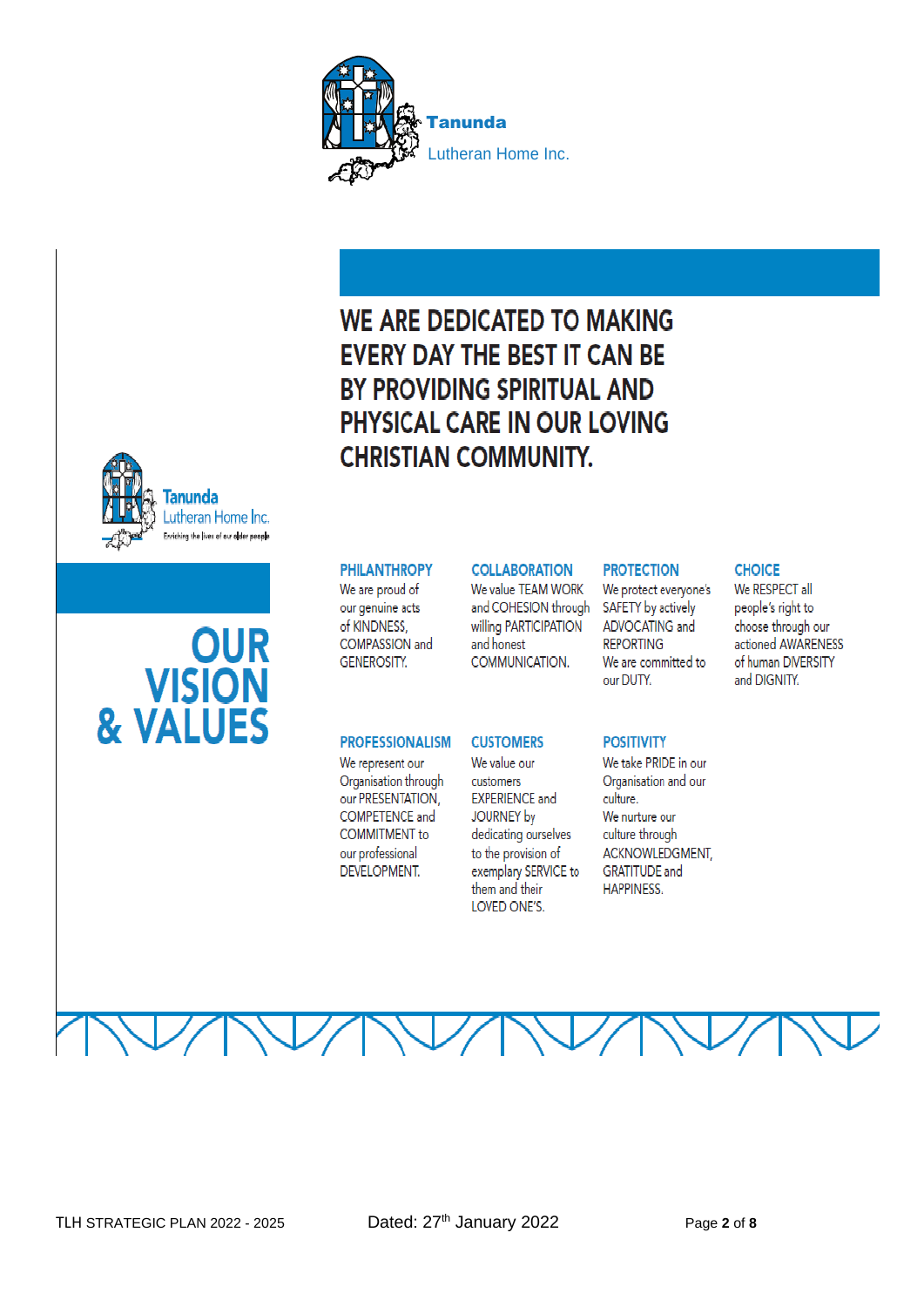### **Our strategic goals**

To achieve our vision, we all work collaboratively and energetically to build an inspirational future for Tanunda Lutheran Home which:

- continues to develop and demonstrate spiritual values in action to make what we do extraordinary
- will develop an enviable reputation as the best place to live and work; a place where our high standards are matched by the care, innovation, passion and commitment to our customers, staff and volunteers
- will build positive organisational relationships and networks to add value to our agreed goals
- will continuously improve our governance and performance systems to provide the strategic foundations which underpin our sustainable financial and operational future.

#### **Our strategic position**

Both through our own services and through partnerships and advocacy, we connect people to a broad range of integrated, flexible aged and retirement services which they may need over time. We provide services and accommodation across the Barossa Valley region and our focus is on the core areas of retirement living, home care and residential care. We leverage our Lutheran networks - as well as other partnerships to strengthen our leadership, influence, and the quality of our services.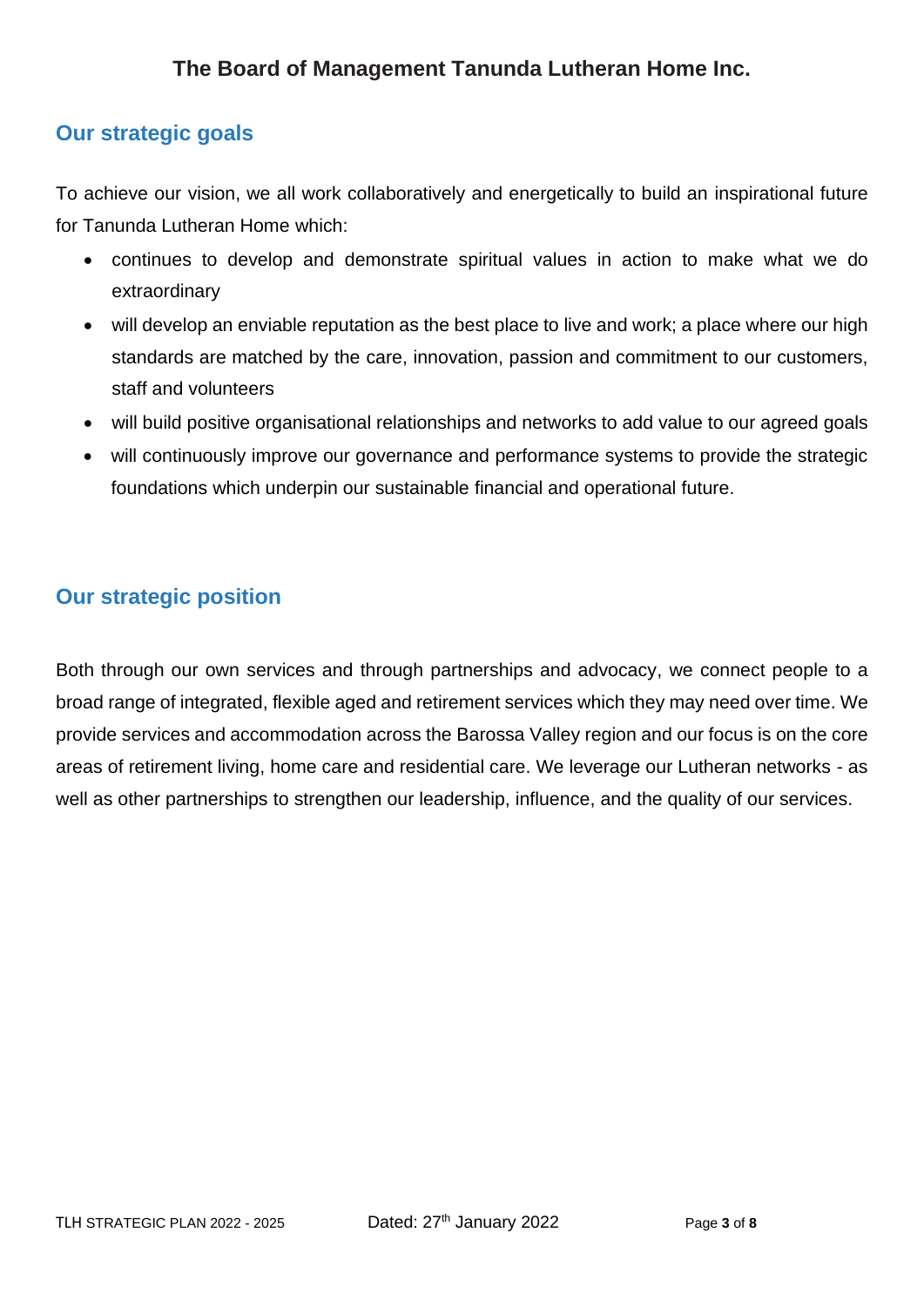#### **Our strategic approach 2022 - 2025**

Our strategic choices are flexible and responsive to changing circumstances. We prioritise our strategic projects and screen them for feasibility using a formal business planning process. Our strategic focus for 2022 - 2025 is to:

- position ourselves to confidently manage the national aged care, home care and retirement services 5 Pillars over 5 Years government reform agenda
- develop our spiritual and customer values in action to make what we do extraordinary
- develop improved operating and business efficiencies through improved systems and processes
- redevelop the older assets and amenities through the 30-year Master Planning process and staging plan.
- diversify our services to provide access to types of retirement, home care services and aged care options
- achieve and continue to develop a caring and professional workforce
- evaluate opportunities to partner or merge with other services or related business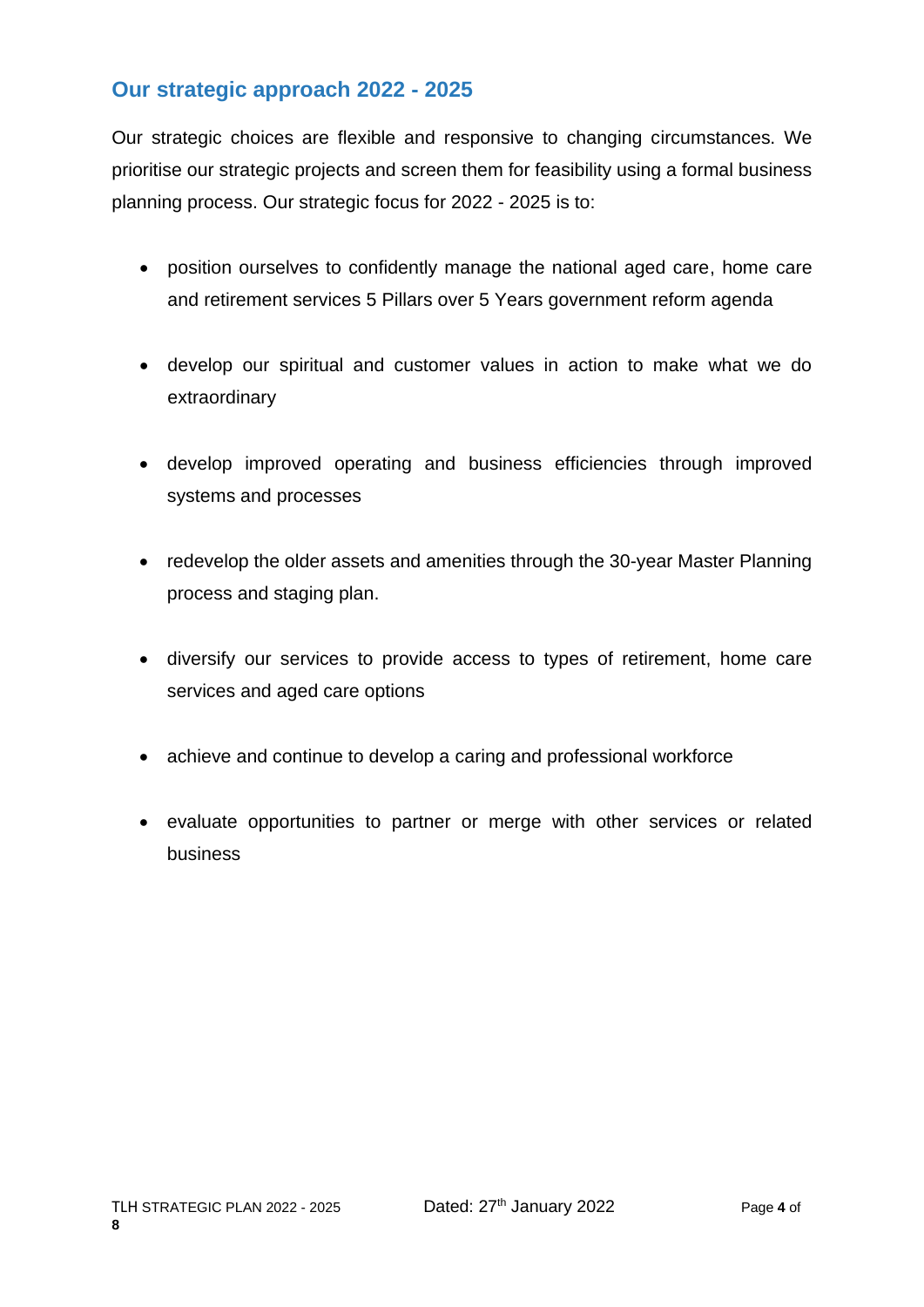#### **Our strategic initiatives plan 2022 - 2025**

Each year we evaluate our strategic outcomes and review the actions which we need to take during the next twelve months to deliver our strategic goals. Implementation of our strategy is managed using an annual strategic business plan, and this is integrated with our annual operational business plan (see page 9). These plans are monitored and evaluated by the TLH Board and staff on a regular basis, ensuring that each strategic project is appropriately resourced and has realistic timeframes.

| <b>Strategic Key Result Areas</b>        | <b>Actions</b>                                       | <b>Who</b>   | <b>Target</b><br><b>Date</b>         | <b>Scheduled</b><br><b>Evaluation</b><br><b>Date</b> |
|------------------------------------------|------------------------------------------------------|--------------|--------------------------------------|------------------------------------------------------|
| <b>Position ourselves to confidently</b> | Monitor the developments and announcements of        | <b>Board</b> | June 2025                            | June                                                 |
| manage the national aged care            | the Federal Governments 5 Pillars over 5 Years       | CEO          |                                      | 2022                                                 |
| and retirement services reform           | Strategy                                             |              |                                      |                                                      |
| agenda                                   | <b>Pillar one: Home care</b><br>$\bullet$            |              | <b>June 2025</b><br><b>June 2022</b> | January<br>2022                                      |
|                                          | Confirm Approved Home Care Provider<br>$\bullet$     |              |                                      |                                                      |
|                                          | <b>Status</b>                                        |              |                                      |                                                      |
|                                          | Confirm Operational & financial processes            |              | <b>June 2022</b>                     | February<br>2022                                     |
|                                          | for the Home Care business                           |              |                                      |                                                      |
|                                          | Have discussion with LHI regarding Home<br>$\bullet$ |              |                                      |                                                      |
|                                          | Care systems, policies & procedures.                 |              |                                      |                                                      |
|                                          | <b>Pillar two: Residential Aged Care</b>             |              | <b>June 2025</b>                     | October<br>2022                                      |
|                                          | <b>Services &amp; Sustainability</b>                 |              |                                      |                                                      |
|                                          | Introduction of the AN-AAC                           |              | October<br>2022                      | December<br>2022                                     |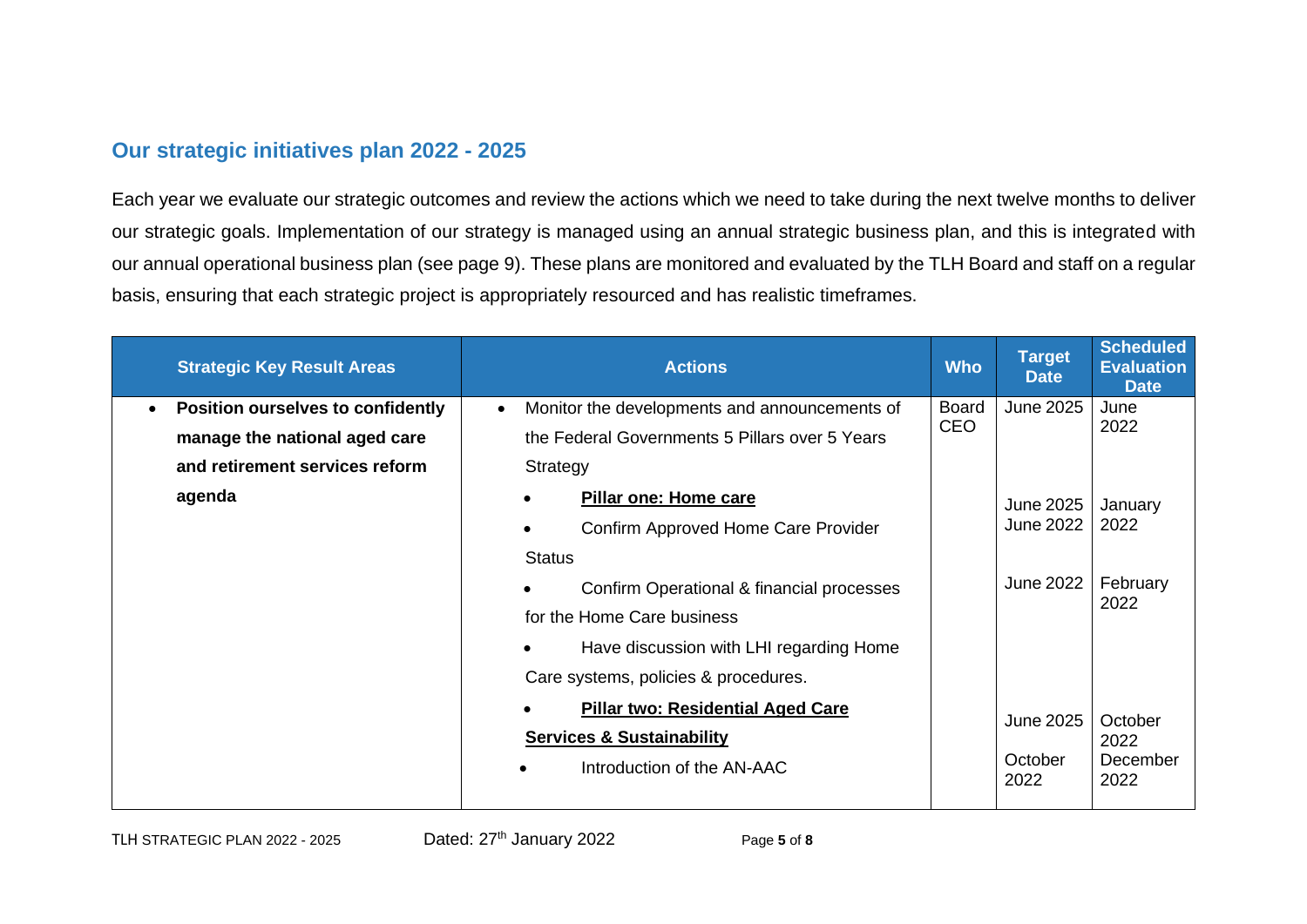| <b>Pillar Three: Residential Aged Care</b><br><b>Services &amp; quality &amp; safety</b><br>Implement the expanded SIRs Scheme to<br><b>Home Care Services</b><br>Implement the reporting process to residents<br>& families on commencement of the Star Rating<br>System.<br>Explore Tele-Health options to assist in<br>meeting specialised health requirements | <b>June 2025</b> | March<br>2022<br>March<br>2022<br>June<br>2022<br>June<br>2022<br><b>June 2022</b> |
|-------------------------------------------------------------------------------------------------------------------------------------------------------------------------------------------------------------------------------------------------------------------------------------------------------------------------------------------------------------------|------------------|------------------------------------------------------------------------------------|
| Develop systems to meet the requirements<br>of carers & RN minutes per day<br><b>Pillar four: Workforce</b><br>Registered Nurse incentive Grant activated                                                                                                                                                                                                         | <b>June 2025</b> | <b>July 2022</b><br>November                                                       |
| Research Housing Options to encourage<br>staff to live and work in Tanunda.<br>Work with organisations to encourage further<br>aged care and nursing training options for the future<br>workforce                                                                                                                                                                 | <b>June 2025</b> | 2022/2023<br><b>June 2025</b>                                                      |
|                                                                                                                                                                                                                                                                                                                                                                   |                  |                                                                                    |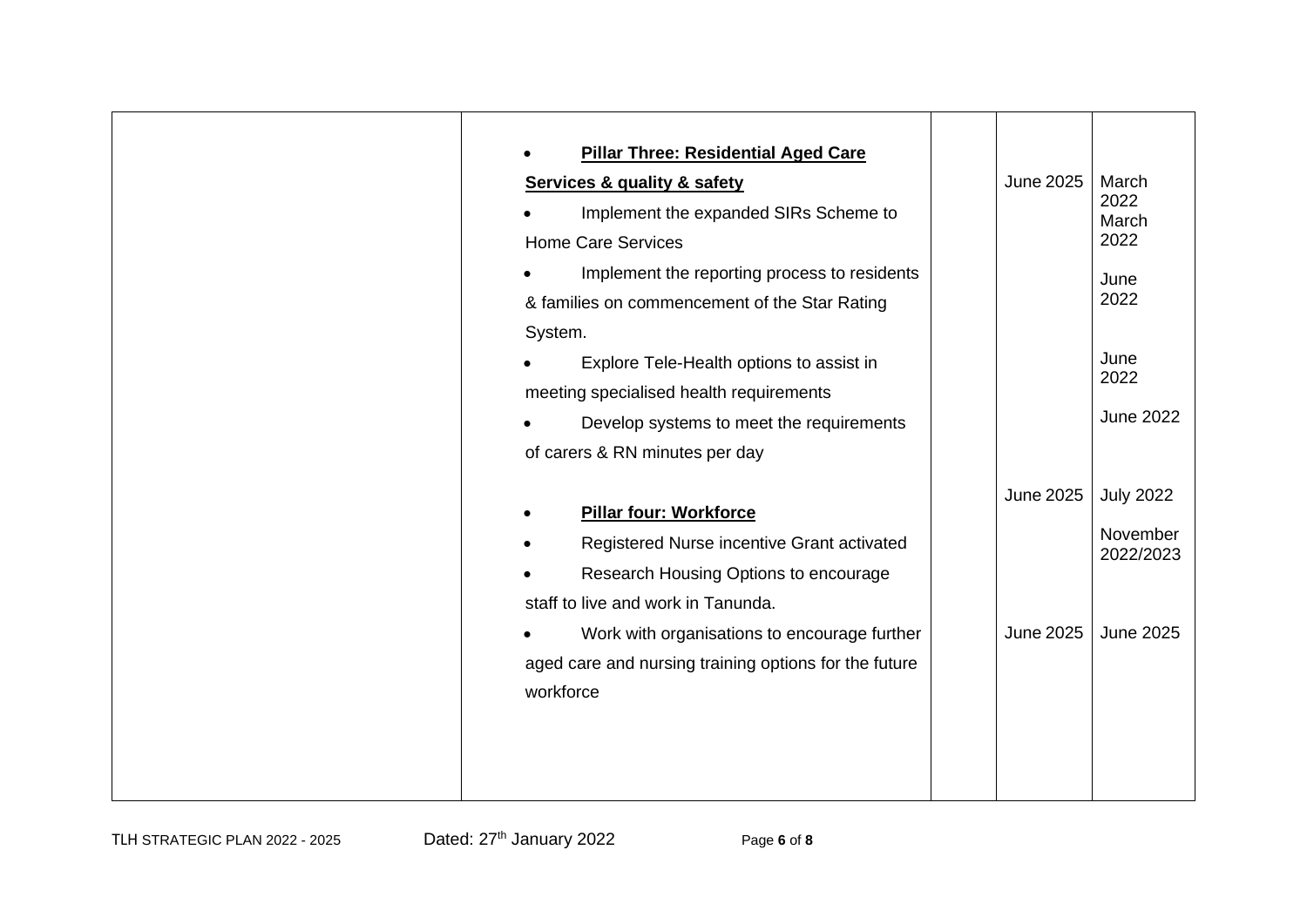| <b>Pillar five: Governance</b><br><b>June 2025</b><br>Implement new values based Aged Care Act                            | <b>June 2025</b> |
|---------------------------------------------------------------------------------------------------------------------------|------------------|
|                                                                                                                           |                  |
| March                                                                                                                     | March            |
| New Governance Legislation<br>2023                                                                                        | 2022             |
| Monitor the outcomes of the Continuous<br>December<br>Develop our spiritual and<br>Board<br>$\bullet$                     | <b>June 2022</b> |
| 2022<br>&<br>customer values in action to<br>Improvement process and accreditation status of the<br><b>CEO</b>            |                  |
| make what we do extraordinary<br>organisation.                                                                            |                  |
| Review a formal Customer Engagement Framework                                                                             |                  |
| Encourage the residents / families and staff to                                                                           |                  |
| become involved in ways that assist the                                                                                   |                  |
| organisation                                                                                                              |                  |
| December<br>Develop improved operating and<br>Monitor reports and outcomes of the various<br><b>Board</b><br>$\bullet$    | <b>June 2022</b> |
| 2022<br>&<br>business efficiencies through<br>meetings provided to the Board for information or<br><b>CEO</b>             |                  |
| improved systems and processes<br>action.                                                                                 |                  |
| Review a formal Digital Transformation Framework<br>$\bullet$                                                             |                  |
| Develop and meet KPIs                                                                                                     |                  |
| December<br>Continue discussions with all stakeholders and<br><b>Board</b><br>Redevelop the older assets and<br>$\bullet$ | <b>June 2022</b> |
| 2022<br>&<br>amenities through the 27 Bridge<br>further develop the decision-making process to<br><b>CEO</b>              |                  |
| <b>Street, 30-year Master Planning</b><br>achieve the construction of Stage Two of the 30-                                |                  |
| Year Master Plan.<br>process and staging plan.                                                                            |                  |
| <b>CEO</b><br>March<br>Prepare a detailed Business Plan<br>2022                                                           |                  |